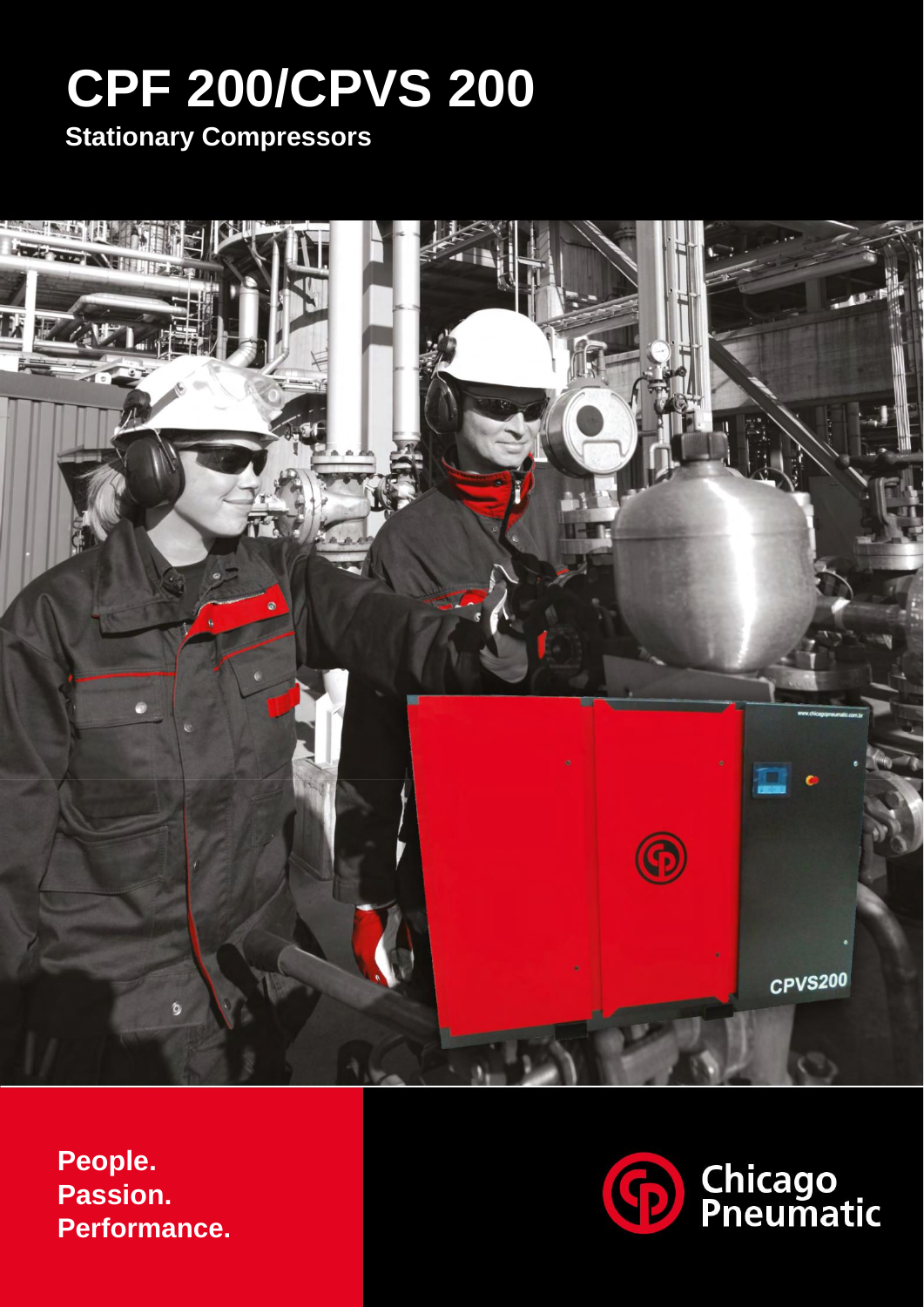## **CPF 200**

CPF compressors are the most suitable for large chemical industries, mining industries, cement factories and industries in general. To meet these various applications, Chicago Pneumatic compressors are designed to provide high performance, reliability, dura-bility and saving. And thinking about the industry's working environment, the engineering department was focused on developing products with low noise level.



### **Easy Maintenance**

Manufactured in accordance with ISO 9001 quality standards and designed for easy maintenance, the CPF compressors save time and labor.

The access doors, with removable hinge, ensure quick and easy access to all internal components for maintenance and cleaning.

## **WEG Electric Motor**

Equipped with a high performance WEG motor and ready for heavy operations. High-performance, asynchronous and three-phase motors.





## **Efficient Filtering**

This filter has very low leakage rates, with efficiency of 99.8% for particles up to 3 microns. This prevents harmful particles from reaching the oil circuit and compressor element, ensuring great element protection and operational reliability.

## **Graph ES4000 Module**

The advanced electronic module, Graph ES4000, controls all your compressor operating conditions, ensuring operation with maximum power saving, by means of a reliable system. The high-tech colored display eases the communication and local monitoring. We also provide communication interfaces through the local MODBUS, PROFIBUS and ETHERNET (optional) networks, which increase your system operation flexibility.

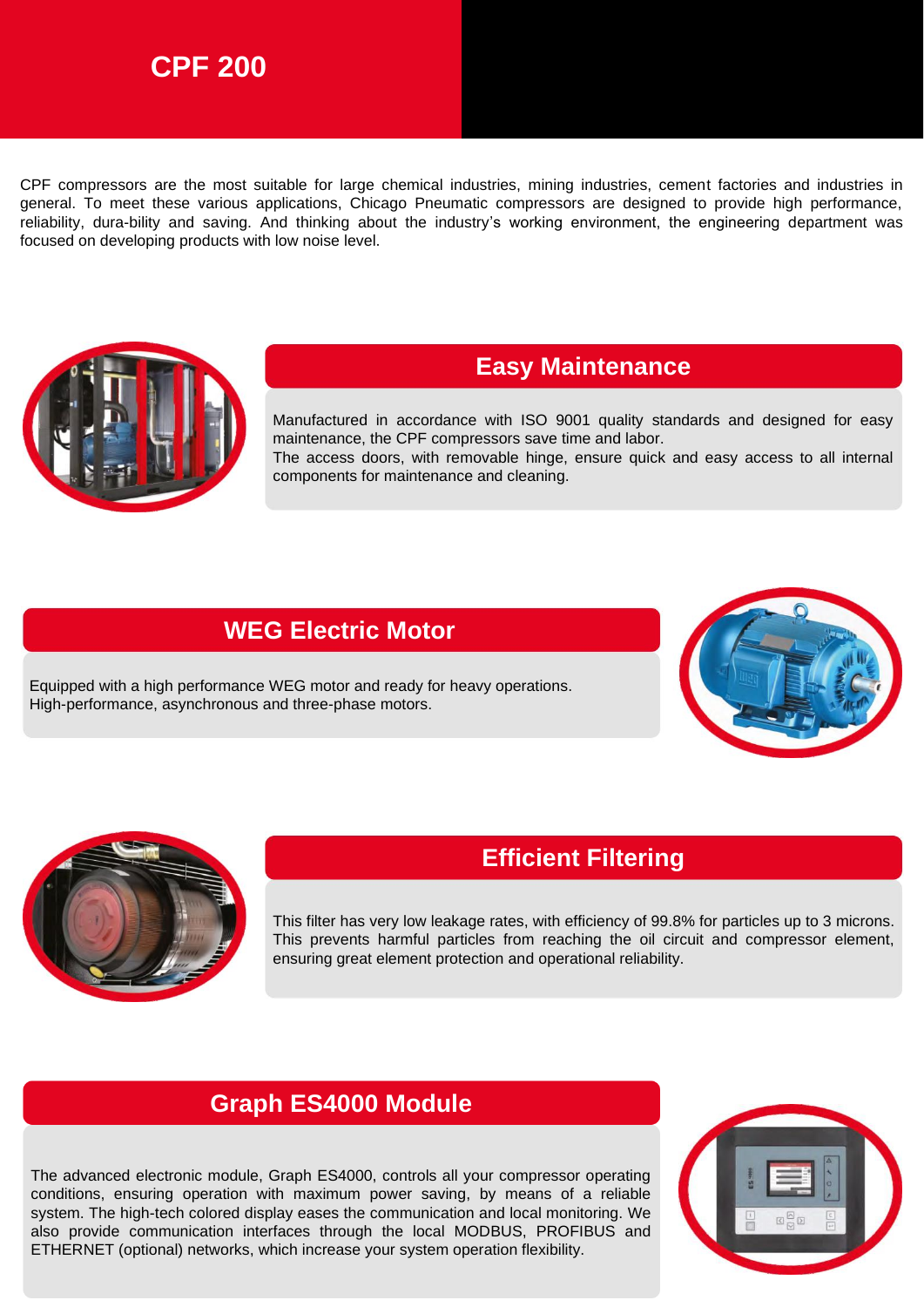## **CPVS 200**



## **Lower your costs**

Power costs represent about 70% of the total operating cost of a compressor, over a period of 5 years.

To lower these costs, we found the solution by using compressed air with the variable speed compressors - CPVS Line. The variable speed compressors can lower the costs with power up to 30%.



VS technology increases or decreases the motor speed in a linear and progressive way; - Ensures a start-up free of current peaks and an increase in compressor life of up to 20%.



## **ICONS monitoring system**

The entire CPF/CPVS line is equipped with the ICONS system. This system can control the compressor preventive maintenance, monitor data remotely and send error reports by SMS and email.



**Floating Demand Controlled Use and Demand**



#### **Chicago Pneumatic Original Parts**

Your compressor performance, power consumption and service life is directly related to the spare parts used.

Ensure the good performance of your equipment by using Chicago Pneumatic original parts.